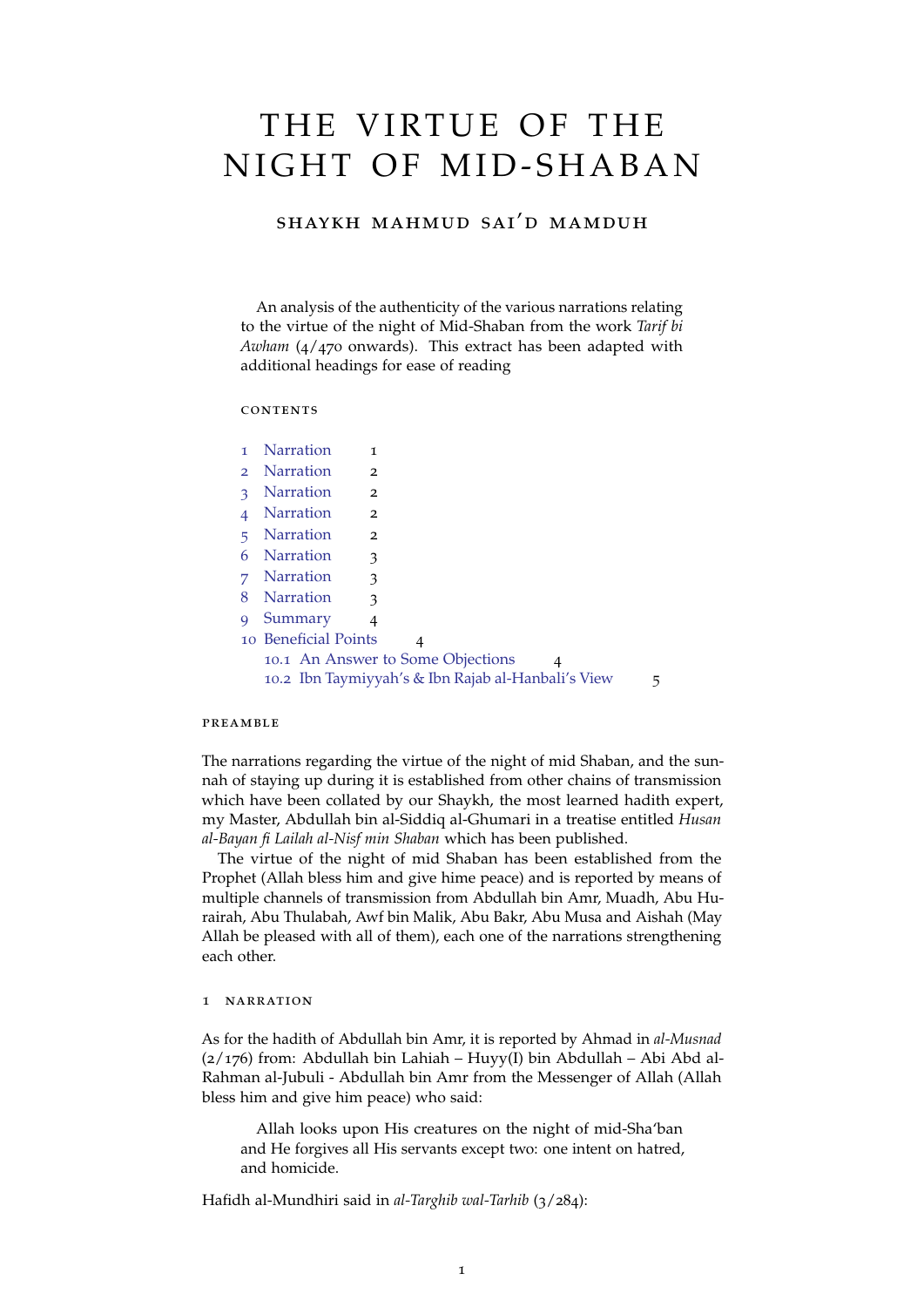Reported by Ahmad with a weak (*layyin*) chain of narration.

Al-Haithami said in *al-Majma* (8/65):

Reported by Ahmad and it contains Ibn Lahiah who is weak (*layyin*) in hadith, and the rest of its narrators are trustworthy.

As for Shaykh Ahmad Shakir, he declared it Sahih in his editing of the Musnad (10/327) on the basis of his declaring Sahih the narrations of Ibn Lahiah. However that which al-Mundhiri and al-Haithami said is correct because Ibn Lahiah is a *mudallis*, and may have mixed up, and may have clarified hearing so the chain contains an element of weakness (*layyin*), however it is the slightest form of weakness, and its like becomes Hasan (well authenticated) by the addition of another chain of transmission similar to it, so how is it when the hadith has multiple chains of transmission?

## <span id="page-1-0"></span>2 narration

As for the hadith of Muadh bin Jabal, it is reported by Ibn Hibban in his *Sahih* (12/481) and al-Tabarani in *al-Kabir* (20/109) and in *al-Awsat* (*al-Majma* 8/65) and Abu Nuaym in *al-Hilyah* (5/195) and others all of them from Makhul from Malik bin Yukhamir from Muadh in a *Marfu* form. Hafidh al-Haithami said in *al-Majma* (8/65):

Reported by al-Tabarani in al-Kabir and al-Awsat and its narrators are trustworthy.

Malik bin Yukhamir is a trustworthy (*thiqah*) *mukhadram* narrator who met Makhul, and there is no missing link (*inqata*) in its chain. . . To sum up Ibn Hibban was correct to declare it Sahih (rigorously authenticated). Thus from the previous two chains of transmission alone you will come to realise the short sightedness of the one who declares this hadith to be weak.

## <span id="page-1-1"></span>3 narration

As for the hadith of Abu Hurairah it is reported by al-Bazzar in his *al-Musnad* (*Kashf al- Astar* 2/435-436). Al-Haithami said in *al-Majma* (8/65):

Reported by al-Bazzar and it contains Hisham bin Abd al-Rahman, and I do not know him, and the rest of its narrators are trustworthy.

## <span id="page-1-2"></span>4 NARRATION

As for the hadith of Abu Thalabah al-Khushani it is reported by al-Tabarani (*al-Majma* 8/65) and Ibn Abi Asim in al-Sunnah (1/223). Al-Haithami said  $(8/65)$ :

It contains al-Ahwas bin Hakim and he is weak

The correct opinion however with regards to al-Ahwas is that of al-Darqutni that he is relied upon if he narrates from a trustworthy (*thiqah*) narrator, refer to *al-Tahdhib* (1/168), and his like are relied upon in the chapter of follow up and supporting narrations.

## <span id="page-1-3"></span>5 narration

As for the hadith of Awf bin Malik, it is reported by al-Bazzar in his *Musnad* (*Kashf al-Astar* 2/436) from the hadith of Abdullah bin Lahiah - Abd al-Rahman bin Ziyad Ibn Naeem – Ubadah bin Nas(I) – Kathir bin Murrah – Awf bin Malik said: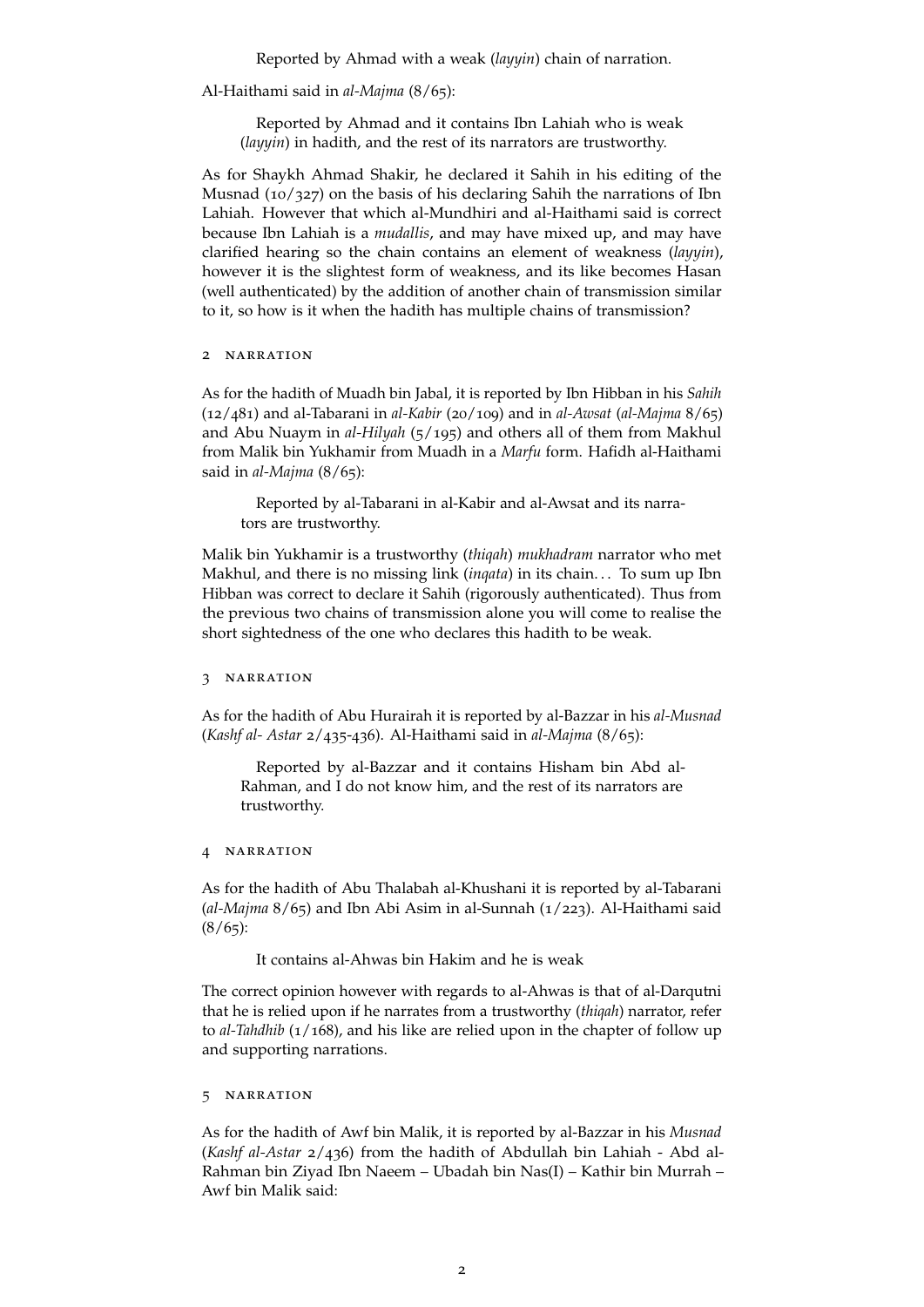The Messenger of Allah said: Allah looks at His creation in the night of mid-Sha'ban and He forgives all His creation except for a *mushrik* (idolater) or a *mushahin* (one bent on hatred).

Al-Haithami said in *Majma al-Zawaid* (6/56):

Reported by al-Bazzar and it contains Abd al-Rahman bin Ziyad bin Anam, he was declared trustworthy *(thiqah)* by Ahmad bin Saleh and he was declared weak by the majority of the Imams, and Ibn Lahiah is *layyin* (weak) and the rest of its narrators are trustworthy.

I say: the weakness is limited to Ibn Lahiah only and al-Ifriqi, a discussion of whom has preceded in the chapter of al-Adhan.

## <span id="page-2-0"></span>6 narration

As for the hadith of Abu Bakr al-Siddiq it is reported by Ibn Khuzaimah in *al-Tawhid* (no.90) and al-Baihaqi (*al-Targhib* 3/283) and Ibn Abi Asim (no.509) Al-Bazzar said:

The people of knowledge report this hadith and rely upon it.

Al-Haithami said in *al-Majma* (8/65):

It contains Abd al-Malik bin Abd al-Malik, he was mentioned by Ibn Abi Hatim in *al-Jarh wal-Tadil* and he was not declared weak and the rest of its narrators are trustworthy.

However Abd al-Malik has a biography by al-Dhahabi in *al-Mizan* (3/658) and it contains that which indicates to him being weak.

## <span id="page-2-1"></span>7 narration

As for the hadith of Abu Musa it is reported by Ibn Majah  $(1/446)$  and al-Lalikai (no.763) from the hadith of Ibn Lahiah – Zubair bin Muslim – Dahhak – Abd al-Rahman bin Musa in a *Marfu* form. As for Ibn Lahiah, the discussion regarding him has preceded, and his Shaykh is unknown (*majhul*) (as in *al-Taqrib* p.214) or it may be that his Shaykh is trustworthy (*thiqah*) (as in *al-Taqrib* p.279)

## <span id="page-2-2"></span>8 narration

As for the hadith of Aishah it contains the Prophet (Allah bless him and give him peace) staying up on that night, it is reported by Ahmad (6/238) al-Tirmidhi (743) Ibn Majah (1389) al-Lalikai (p.448) Ibn al-Jawzi in *al-Illal*  $(2/66)$  and al-Baghawi  $(4/124)$  and others from the chain of transmission from: (No. 586) Hajjaj bin Artah – Yahya bin Abi Kathir – Urwah – Aishah said:

I saw that the Prophet was not present one night so I went out to *al-Baqi'* (and found him) ... I said: "O Messenger of Allah, I thought that you might have gone to visit one of your wives." He said: "Allah Glorious and Exalted descends to the nearest heaven on the night of mid-Sha'ban and He forgives to more people than the number of hairs on the hides of the sheep of the tribes of Kalb.'

Al-Albani mentioned it in *Daeef al-Tirmidhi* (86/199) and in *Daeef Ibn Majah* (103,104/295) where he said it was: '*Daeef*'.

I say: the chain of narration contains a weak narrator, but the hadith is strong and established even according to al-Albani. There is a discussion surrounding al-Hajjaj, as he is a *mudallis* who did not clarify hearing.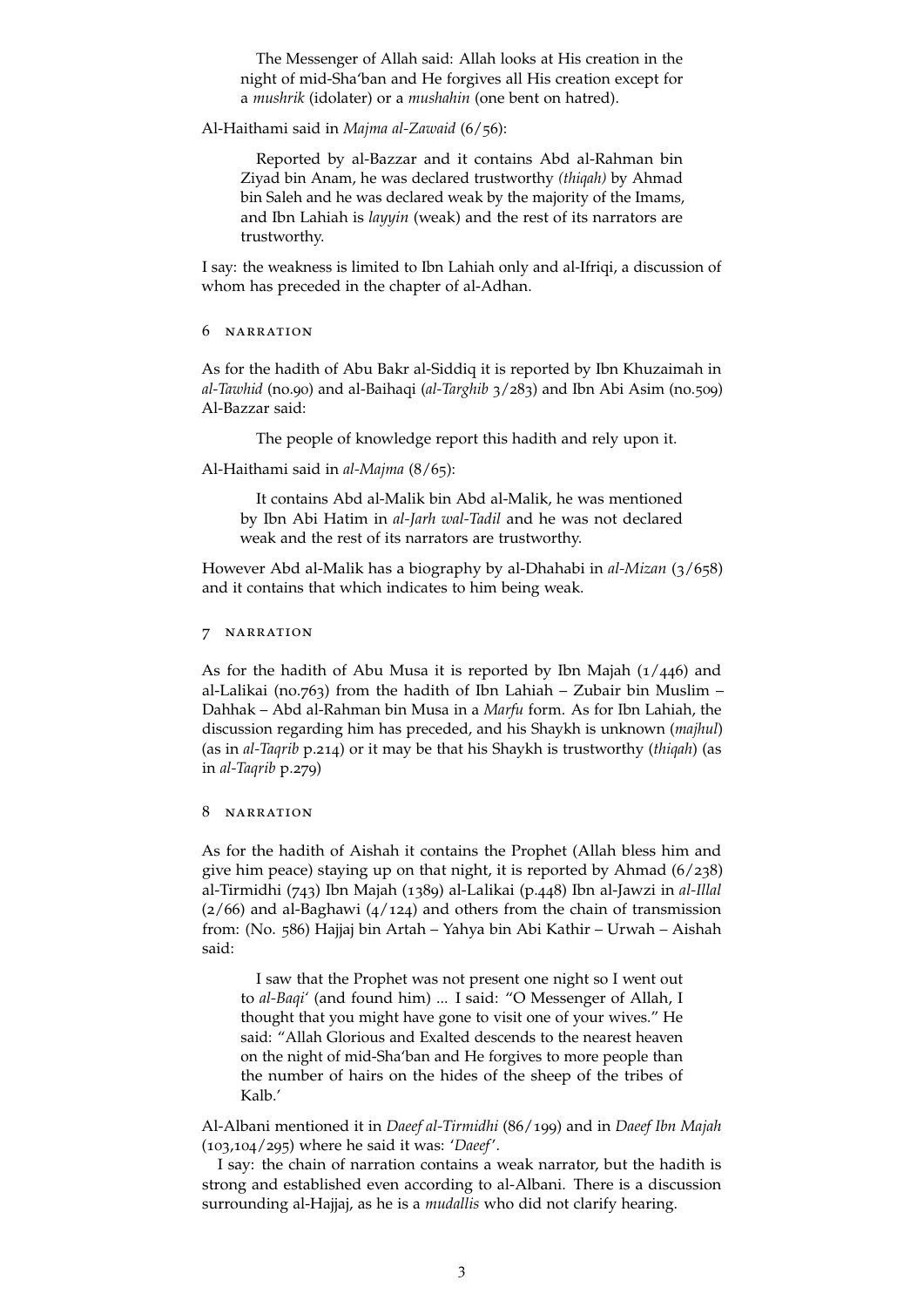Yahya bin Abi Kathir is a trustworthy *Hafidh*, there is however a difference over his hearing from Urwah bin al-Zubair. His hearing was affirmed by Yahya Ibn Maeen, and this is the strongest opinion because the affirmation is given precedence to the negation.

There is the issue of his being a mudallis, and his not explicitly stating having heard. Al-Hakim Abu Abdullah held the opinion that it is from the *Marasil* of Yahya bin Abi Kathir as in *Shuab al-Iman*. This narration does have another chain of transmission from Aishah with a weak chain reported by al-Baihaqi in *al-Shuab* (3835) which clearly contains (mention) of the Prophet (Allah bless him and give him peace) staying up on this night, and Allah the Exalted knows best.

## <span id="page-3-0"></span>9 summary

To conclude, the narrations which have preceded affirm the virtue of the night of mid Shaban due to their collective number, not least due to that one of them - which is the narration of Muadh bin Jabal - has been declared Sahih by Ibn Hibban in of itself and the words of al-Bazzar have preceded that: 'The people of knowledge report this hadith and rely upon it'.

The hadith is established even according to al-Albani as he declared it Sahih in his *al-Sahihah* (1144) and in his notes to *al-Sunnah* of Ibn Abi Asim (509,510,511,512)

As for one who adjudges the hadith to be weak then he either has no knowledge of hadith, in which case it is incumbent for him to make *taqlid* of the one who is knowledgeable of it, or he is hasty or arrogant in which case we have no discussion with him.

## <span id="page-3-1"></span>10 beneficial points

## <span id="page-3-2"></span>10.1 *An Answer to Some Objections*

The night of mid Shaban is a season from the seasons of good, and the virtue of this night has been specifically established as has preceded. Despite this some people are accustomed to troubling their brothers by printing publications warning from staying up on this blessed night and declare weak anything which comes in praise of its virtues.

If the virtue of this blessed night is known then it is recommended to perform any action of obedience that comes under a general principle such as prayer, charity and the like. If it is accepted from them – *for arguments sake only* – that the hadith is weak, then the answer is to say:

First: That the non-satisfaction in the issue with a general or absolute proof and the seeking of a specific proof for every particular issue necessitates the nullification of the generalities of the *shariah* and leads to the tightening of the scope of the pure shariah. . . as requesting a specific proof for every issue is an innovation in the religion.

Second: As for deducing from the likes of the Words of Allah the Exalted: "Do they have partners who legislate for them the *deen* that which Allah does not give permission for." as present in the publications that some have printed related to this issue and that which is similar to it. This deduction is weak due to two reasons.

First: That the one who affirms the virtue of this blessed night deduces this from a proof of the sacred law, which is the blessed sunnah. The most that can be said is that it is weak in the sight of others, and this does not necessitate it being labelled a *bidah* or make it deserving of excessive condemnation.

Not withstanding that acting on weak narratons in legal rulings (*Ahkam*) and virtues (*fadail*) is established from the Imams.

<span id="page-3-3"></span>Second: The virtue of the night is established in the ahadith as has preceded, so they should refer to them.